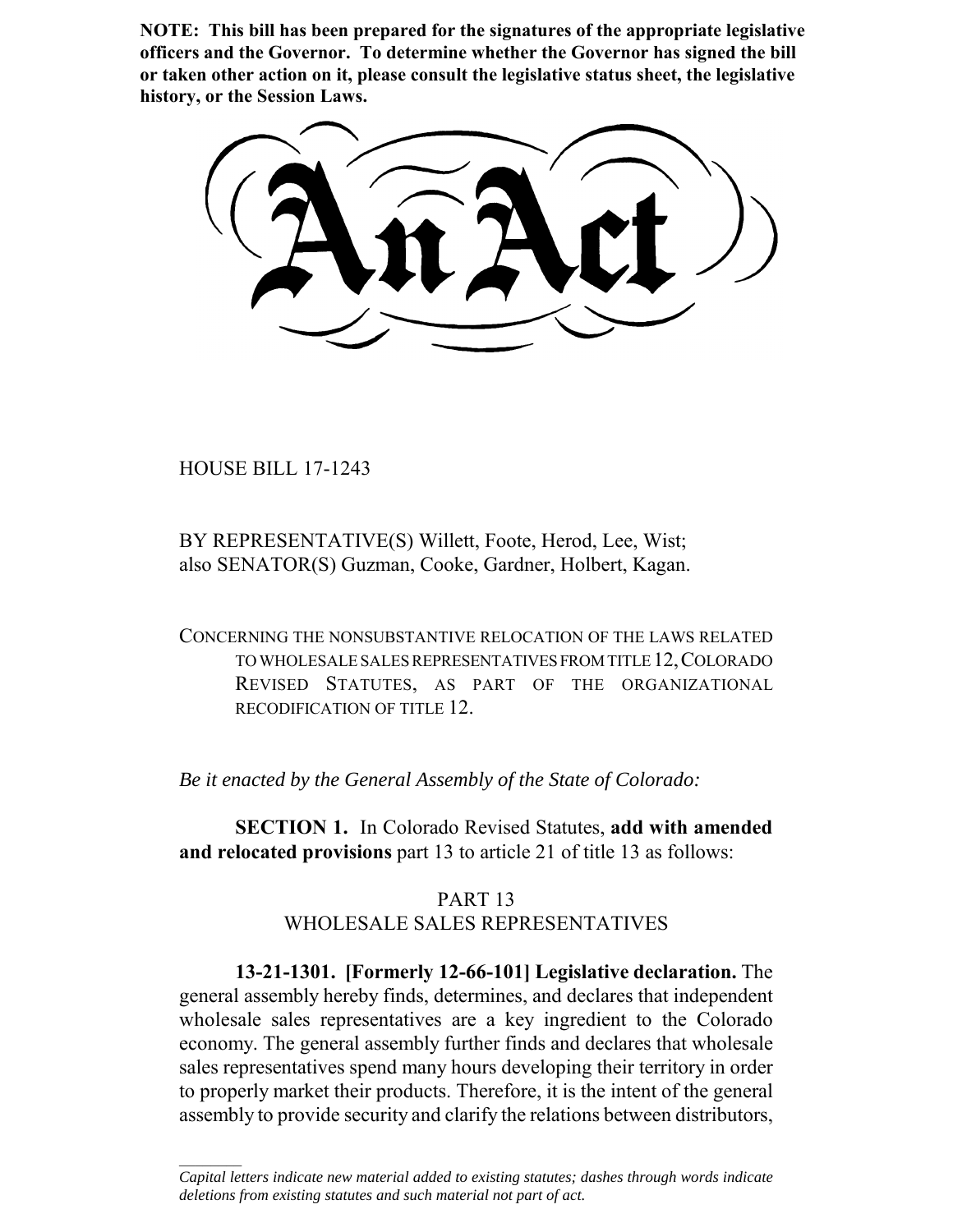jobbers, or manufacturers and their wholesale sales representatives.

**13-21-1302. [Formerly 12-66-102] Jurisdiction over nonresident representatives.** A distributor, jobber, or manufacturer who is not a resident of Colorado and who enters into any written contract or written sales agreement regulated by this article PART 13 shall be deemed to be doing business in Colorado for purposes of personal jurisdiction.

**13-21-1303. [Formerly 12-66-103] Damages.** (1) A distributor, jobber, or manufacturer who knowingly fails to pay commissions as provided in any written contract or written sales agreement shall be liable to the wholesale sales representative in a civil action for treble the damages proved at trial.

(2) In a civil action brought by a wholesale sales representative pursuant to this section, the prevailing party shall be entitled to reasonable attorney fees and costs in addition to any other recovery.

**13-21-1304. [Formerly 12-66-104] Liquor licensees excepted.** This article PART 13 shall not apply to any person licensed under article 46 or 47 of this title TITLE 12.

**SECTION 2. Repeal of relocated provisions in this act.** In Colorado Revised Statutes, **repeal** article 66 of title 12.

**SECTION 3. Act subject to petition - effective date.** This act takes effect at 12:01 a.m. on the day following the expiration of the ninety-day period after final adjournment of the general assembly (August 9, 2017, if adjournment sine die is on May 10, 2017); except that, if a referendum petition is filed pursuant to section 1 (3) of article V of the state constitution against this act or an item, section, or part of this act within such period, then the act, item, section, or part will not take effect unless